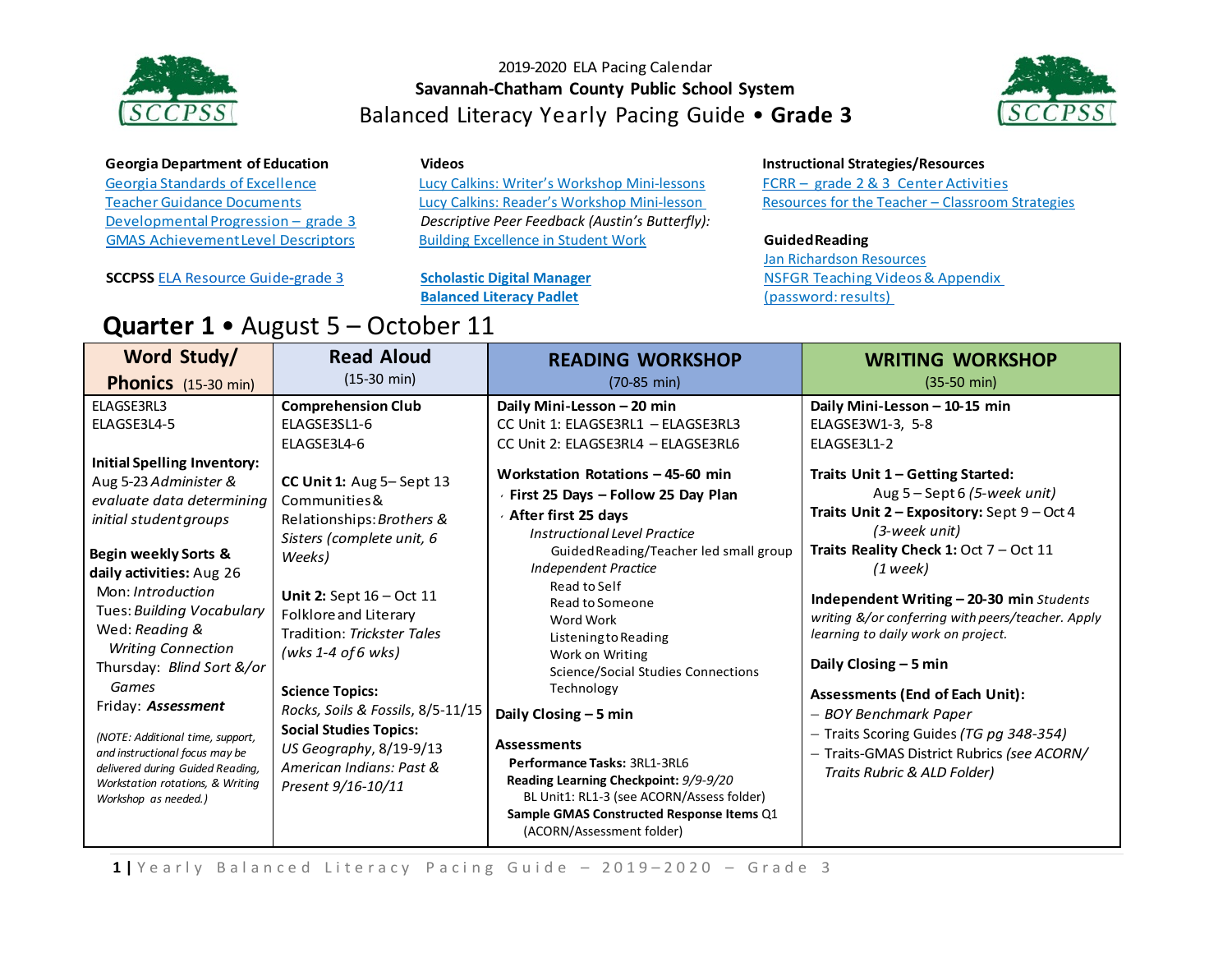



# **Quarter 2** • October 14 – December 20

| Word Study/                                                                                                                                                                                                                                                                                                                                                                                                           | <b>Read Aloud</b>                                                                                                                                                                                                                                                                                                                                                                                                                                              | <b>READING WORKSHOP</b>                                                                                                                                                                                                                                                                                                                                                                                                                                                                                                                                                                       | <b>WRITING WORKSHOP</b>                                                                                                                                                                                                                                                                                                                                                                                                                                                                                                                                                                                                                                               |
|-----------------------------------------------------------------------------------------------------------------------------------------------------------------------------------------------------------------------------------------------------------------------------------------------------------------------------------------------------------------------------------------------------------------------|----------------------------------------------------------------------------------------------------------------------------------------------------------------------------------------------------------------------------------------------------------------------------------------------------------------------------------------------------------------------------------------------------------------------------------------------------------------|-----------------------------------------------------------------------------------------------------------------------------------------------------------------------------------------------------------------------------------------------------------------------------------------------------------------------------------------------------------------------------------------------------------------------------------------------------------------------------------------------------------------------------------------------------------------------------------------------|-----------------------------------------------------------------------------------------------------------------------------------------------------------------------------------------------------------------------------------------------------------------------------------------------------------------------------------------------------------------------------------------------------------------------------------------------------------------------------------------------------------------------------------------------------------------------------------------------------------------------------------------------------------------------|
| <b>Phonics</b> (15-30 min)                                                                                                                                                                                                                                                                                                                                                                                            | $(15-30 \text{ min})$                                                                                                                                                                                                                                                                                                                                                                                                                                          | $(70-85 \text{ min})$                                                                                                                                                                                                                                                                                                                                                                                                                                                                                                                                                                         | $(35-50 \text{ min})$                                                                                                                                                                                                                                                                                                                                                                                                                                                                                                                                                                                                                                                 |
| ELAGSE3RL3<br>ELAGSE3L4-5<br><b>Weekly Sorts &amp; Daily</b><br><b>Activities:</b><br>Mon: Introduction<br>Tues: Building Vocabulary<br>Wed: Reading &<br><b>Writing Connection</b><br>Thursday: Blind Sort &/or<br>Games<br>Friday: Assessment<br>(NOTE: Additional time, support,<br>and instructional focus may be<br>delivered during Guided Reading,<br>Workstation rotations, & Writing<br>Workshop as needed.) | <b>Comprehension Club</b><br>ELAGSE3SL1-6<br>ELAGSE3L4-6<br><b>CC Unit 2: Oct <math>14 - Oct</math> 25</b><br>Folklore and Literary<br>Tradition: Trickster Tales<br>(wks 5&6 of 6 wks)<br>CC Unit 3: Oct $28 - Dec 20$<br>Living Things: Life Depends<br>on Water (complete unit, 6<br>weeks)<br><b>Science Topics:</b><br>Rocks, Soils & Fossils, 8/5-11/15<br>Under the Sun, 11/18-3/13<br><b>Social Studies Topics:</b><br>Let's Go Exploring, 10/14-12/20 | Daily Mini-Lesson - 20 min<br>CC Unit 2: ELAGSE3RL7 - ELAGSE3RL9<br>CC Unit 3: ELAGSE3RI1 - ELAGSE3RI3<br>Workstation Rotations - 45-60 min<br>Instructional Level Practice<br>Guided Reading/Teacher led small group<br>Independent Practice<br>Read to Self<br>Read to Someone<br>Word Work<br>Listening to Reading<br>Work on Writing<br>Science/Social Studies Connections<br>Technology<br>Daily Closing - 5 min<br><b>Assessments</b><br>Performance Tasks: 3RL7-3RL9, 3RI1-3RI3<br><b>Reading Learning Checkpoint:</b><br>BL Unit2: RL4-9 - 10/21-11/1<br>BL Unit3: RI1-3 - 12/9-12/20 | Daily Mini-Lesson - 10-15 min<br>ELAGSE3W1-3, 5-8<br>ELAGSE3L1-2<br><b>Traits Unit 3 - Narrative: Oct <math>14</math> - Nov 1</b><br>(3 week unit)<br>Traits Reality Check 2: Nov 4 - Nov 8<br>$(1$ week)<br>Traits Unit $4$ – Opinion: Nov $11$ – Dec 6<br>(3 week unit)<br>Traits Reality Check 3: Dec 9 - Dec 20<br>$(2 \text{ week})$<br>Independent Writing - 20-30 min Students<br>writing &/or conferring with peers/teacher. Apply<br>learning to daily work on project.<br>Daily Closing $-5$ min<br><b>Assessments (End of Each Unit):</b><br>- MOY Writing Sample<br>- Traits Scoring Guides (TG pg 348-354)<br>- Traits-GMAS District Rubrics (see ACORN/ |
|                                                                                                                                                                                                                                                                                                                                                                                                                       |                                                                                                                                                                                                                                                                                                                                                                                                                                                                | (see ACORN/Assessment folder)<br>Sample GMAS Constructed Response Items Q2<br>(ACORN/Assessment folder)                                                                                                                                                                                                                                                                                                                                                                                                                                                                                       | Traits Rubric & ALD Folder)                                                                                                                                                                                                                                                                                                                                                                                                                                                                                                                                                                                                                                           |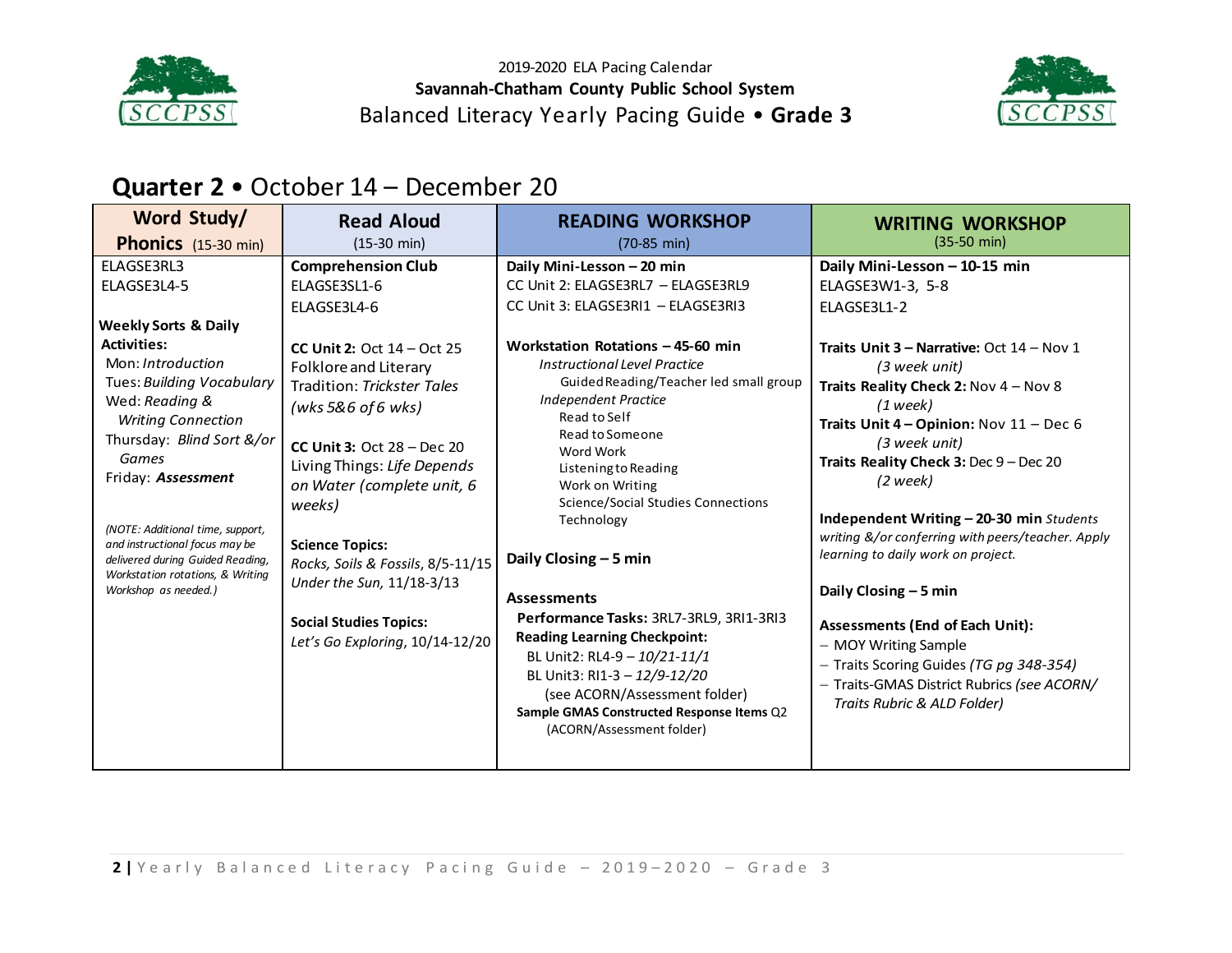



# **Quarter 3** • January 7 – March 13

| Word Study/<br><b>Phonics</b><br>$(15-30 \text{ min})$                                                                                                                                                                                                                                                                                                                                   | <b>Read Aloud</b><br>$(15-30 \text{ min})$                                                                                                                                                                                                                                                                                          | <b>READING WORKSHOP</b><br>$(70-85 \text{ min})$                                                                                                                                                                                                                                                                                                                                                                                                                                                                                                                      | <b>WRITING WORKSHOP</b><br>$(35-50 \text{ min})$                                                                                                                                                                                                                                                                                                                                                                                                                                                                                                                                                                                                                                                                                                                     |
|------------------------------------------------------------------------------------------------------------------------------------------------------------------------------------------------------------------------------------------------------------------------------------------------------------------------------------------------------------------------------------------|-------------------------------------------------------------------------------------------------------------------------------------------------------------------------------------------------------------------------------------------------------------------------------------------------------------------------------------|-----------------------------------------------------------------------------------------------------------------------------------------------------------------------------------------------------------------------------------------------------------------------------------------------------------------------------------------------------------------------------------------------------------------------------------------------------------------------------------------------------------------------------------------------------------------------|----------------------------------------------------------------------------------------------------------------------------------------------------------------------------------------------------------------------------------------------------------------------------------------------------------------------------------------------------------------------------------------------------------------------------------------------------------------------------------------------------------------------------------------------------------------------------------------------------------------------------------------------------------------------------------------------------------------------------------------------------------------------|
| ELAGSE3RL3<br>ELAGSE3L4-5                                                                                                                                                                                                                                                                                                                                                                | <b>Comprehension Club</b><br>ELAGSE3SL1-6<br>ELAGSE3L4-6                                                                                                                                                                                                                                                                            | Daily Mini-Lesson - 20 min<br>CC Unit 5: ELAGSE3RI4 - ELAGSE3RI9<br>CC Unit 4: ELAGSE3RL1 - ELAGSE3RL3                                                                                                                                                                                                                                                                                                                                                                                                                                                                | Daily Mini-Lesson - 10-15 min<br>ELAGSE3W1-3, 5-8 ELAGSE3L1-2                                                                                                                                                                                                                                                                                                                                                                                                                                                                                                                                                                                                                                                                                                        |
| <b>Weekly Sorts &amp; Daily</b><br><b>Activities:</b><br>Mon: Introduction<br>Tues: Building Vocabulary<br>Wed: Reading &<br><b>Writing Connection</b><br>Thursday: Blind Sort &/or<br>Games<br>Friday: Assessment<br>(NOTE: Additional time, support,<br>and instructional focus may be<br>delivered during Guided Reading,<br>Workstation rotations, & Writing<br>Workshop as needed.) | CC Unit 5: Jan $7$ – Feb 21<br>Inspired by True Stories:<br><b>Sports Stars</b><br>(complete unit, 6 Weeks)<br>CC Unit 4: Feb $24 -$ Mar 13<br>A Sense of Self: Courage<br>(first 3 weeks of unit)<br><b>Science Topics:</b><br>Under the Sea, 11/26-3/7<br><b>Social Studies Topics:</b><br>British Colonial America, 1/7-<br>3/13 | Workstation Rotations - 45-60 min<br>Instructional Level Practice<br>Guided Reading/Teacher led small group<br><b>Independent Practice</b><br>Read to Self<br>Read to Someone<br>Word Work<br>Listening to Reading<br>Work on Writing<br>Science/Social Studies Connections<br>Technology<br>Daily Closing $-5$ min<br><b>Assessments</b><br>Performance Tasks: 3RI4-3RI9, 3RL1-3RL3<br><b>Reading Learning Checkpoint:</b><br>BL Unit5: RI4-9 - 2/17-2/28<br>(see ACORN/Assessment folder)<br>Sample GMAS Constructed Response Items Q3<br>(ACORN/Assessment folder) | Traits Unit 5 - Expository: Jan 7 - Jan 24<br>(3 week unit)<br>Traits Reality Check 4: Jan 27 - Jan 31<br>(1 week)<br>Traits Unit 6 - Narrative: Feb 3 - Feb 21<br>(3 week unit)<br>Traits Reality Check 5: Feb 24 - Feb 28<br>$(1$ week)<br>Traits Unit 7 - Opinion: Mar 2 - Mar 13<br>(weeks 1&2 of 3 week unit)<br>Independent Writing $-$ 20-30 min Students<br>writing &/or conferring with peers/teacher. Apply<br>learning to daily work on project.<br>Daily Closing $-5$ min<br><b>Assessments (End of Each Unit):</b><br><b>MOY Benchmark Paper</b><br>$\overline{\phantom{0}}$<br>Traits Scoring Guides (TG pg 348-354)<br>$\overline{\phantom{0}}$<br>Traits-GMAS District Rubrics (see<br>$\overline{\phantom{0}}$<br>ACORN/Traits Rubric & ALD Folder) |

## • **GMAS REVIEW** •

*Check with administration for site-based pacing and expectations.*

**3** | Yearly Balanced Literacy Pacing Guide - 2019-2020 - Grade 3